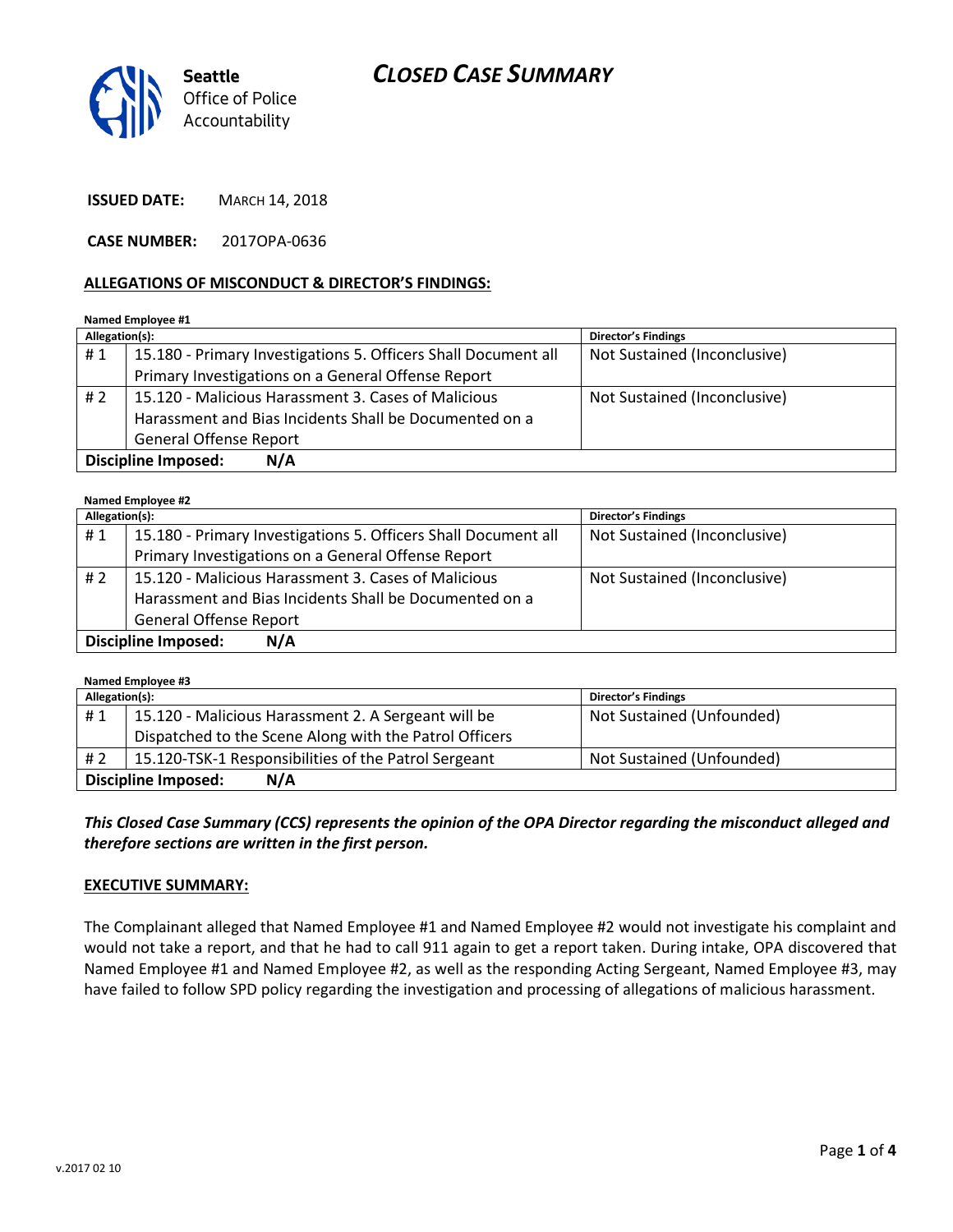



OPA CASE NUMBER: 2017OPA-0636

# **ANALYSIS AND CONCLUSIONS:**

### **Named Employee #1 - Allegation #1 15.180 - Primary Investigations 5. Officers Shall Document all Primary Investigations on a General Offense Report**

The Complainant alleged that he recounted criminal activity to Named Employee #1 and Named Employee #2 that should have been memorialized in a general offense report. The Complainant asserted that he told Named Employee #1 and Named Employee #2 that he had been harassed by demonstrators because of the sign he was holding, which promoted Jesus and Christianity. Named Employee #1 and Named Employee #2, to the contrary, reported no such conversation and stated that the Complainant never specifically reported any actual crime to them.

Named Employee #1 recalled interacting with the Complainant while at a demonstration, but indicated that Named Employee #2 was the primary officer talking with him as she was focused on the surrounding crowds. Named Employee #1 stated that, in her opinion, the Complainant seemed confused about what he was complaining about. She remembered asking him whether he had been assaulted or threatened and he said no. Named Employee #1 said that it appeared that the Complainant had an issue with someone else who was in the crowd. Named Employee #2 told the Complainant that if he had a problem with a specific individual he could seek a protective order. Named Employee #1 stated that she did not hear the Complainant request a police report, and that her feeling was that he did not want to do so. Named Employee #1 stated to OPA that the Complainant did not report a crime or bias incident to her. After their interaction, the Complainant then walked away.

Named Employee #2 reported that the Complainant alleged that people within the demonstration were not letting him march. The Complainant claimed that people stepped in front of him to prevent him from moving forward. Named Employee #2 tried to get more information from the Complainant to determine whether a crime had been committed, but was unable to do so. At one point, Named Employee #2 stated that if that if the Complainant was having an issue with a specific person he should identify that person, but the Complainant could not. Named Employee #1 then told him that he could see an order of protection if he so desired. After further discussion, the Complainant walked away.

Later that day, the Complainant did make another complaint concerning events at the demonstration. As a result of that subsequent complaint, a general offense report was completed by two other officers. The crime reported was malicious harassment, a felony.

I note that the Named Employees were assigned as bicycle officers on that day. Accordingly, there is no In-Car Video of the incident.

SPD Policy 15.180-POL-5 requires that "officers shall document all primary investigations on a general offense report." The policy further states that "a primary investigation begins when police action is initiated, and is critical to the success of any subsequent investigative efforts." (SPD Policy 15.180-POL-5.)

Aside from the statements of the involved parties, there is no evidence conclusively establishing what the Complainant reported to Named Employee #1 and Named Employee #2. Thus, I am unable to determine whether a general offense report was required. As such, I recommend that this allegation be Not Sustained – Inconclusive.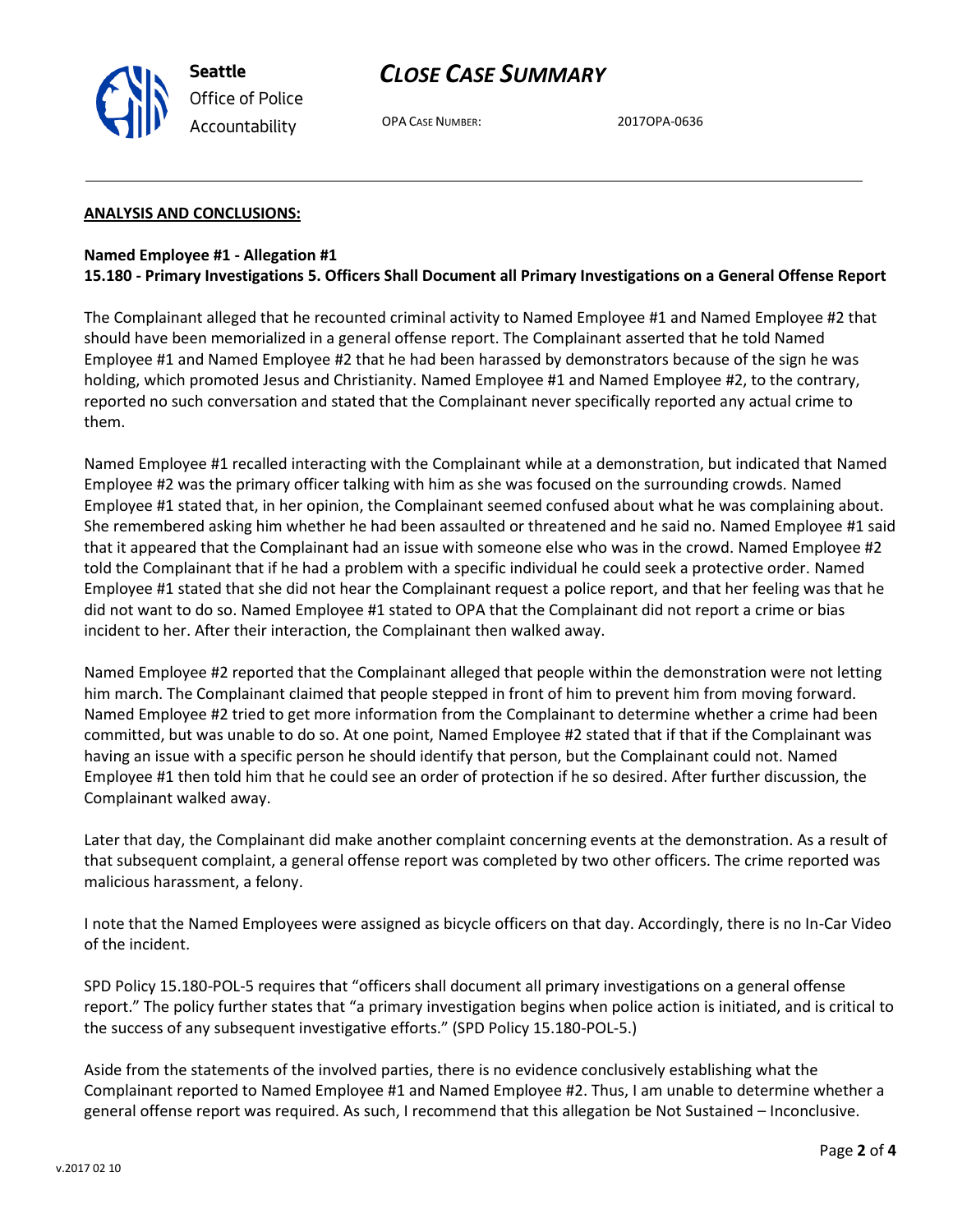

# *CLOSE CASE SUMMARY*

OPA CASE NUMBER: 2017OPA-0636

Recommended Finding: **Not Sustained (Inconclusive)**

# **Named Employee #1 - Allegation #2**

# **15.120 - Malicious Harassment 3. Cases of Malicious Harassment and Bias Incidents Shall be Documented on a General Offense Report**

SPD Policy 15.120-POL-3 requires that "cases of malicious harassment and bias incidents shall be documented on a general offense report." Under Washington State law, malicious harassment occurs when someone threatens someone, injures a person, or damages property and "maliciously and intentionally commits" such an act "because of his or her perception of the victim's race, color, religion, ancestry, national origin, gender, sexual orientation, or mental, physical, or sensory handicap." (RCW 9A.36.080.)

According to Named Employee #1's and Named Employee #2's account, the Complainant did not report malicious harassment or bias. The Complainant disagrees and two other officers later completed a general offense report based on a complaint from the Complainant and listed the potential crime as malicious harassment.

Again, as I cannot conclusively determine what the Complainant reported to Named Employee #1 and Named Employee #2, I am unable to conclude that the officers knew or should have known that his allegations rose to the level of malicious harassment and, thus, that they should have completed a general offense report. As such, I recommend that this allegation be Not Sustained – Inconclusive.

# Recommended Finding: **Not Sustained (Inconclusive)**

# **Named Employee #2 - Allegation #1**

**15.180 - Primary Investigations 5. Officers Shall Document all Primary Investigations on a General Offense Report**

For the same reasons as indicated above (see Named Employee #1, Allegation #1), I recommend that this allegation be Not Sustained – Inconclusive.

Recommended Finding: **Not Sustained (Inconclusive)**

# **Named Employee #2 - Allegation #2**

**15.120 - Malicious Harassment 3. Cases of Malicious Harassment and Bias Incidents Shall be Documented on a General Offense Report**

Applying the same reasoning as above (see Named Employee #1, Allegation #2), I recommend that this allegation be Not Sustained – Inconclusive.

Recommended Finding: **Not Sustained (Inconclusive)**

## **Named Employee #3 - Allegation #1 15.120 - Malicious Harassment 2. A Sergeant will be Dispatched to the Scene Along with the Patrol Officers**

SPD Policy 15.120-POL-2 requires that a sergeant be dispatched to the scene of a malicious harassment investigation along with patrol officers. Here, however, when Named Employee #1 and Named Employee #2 were initially